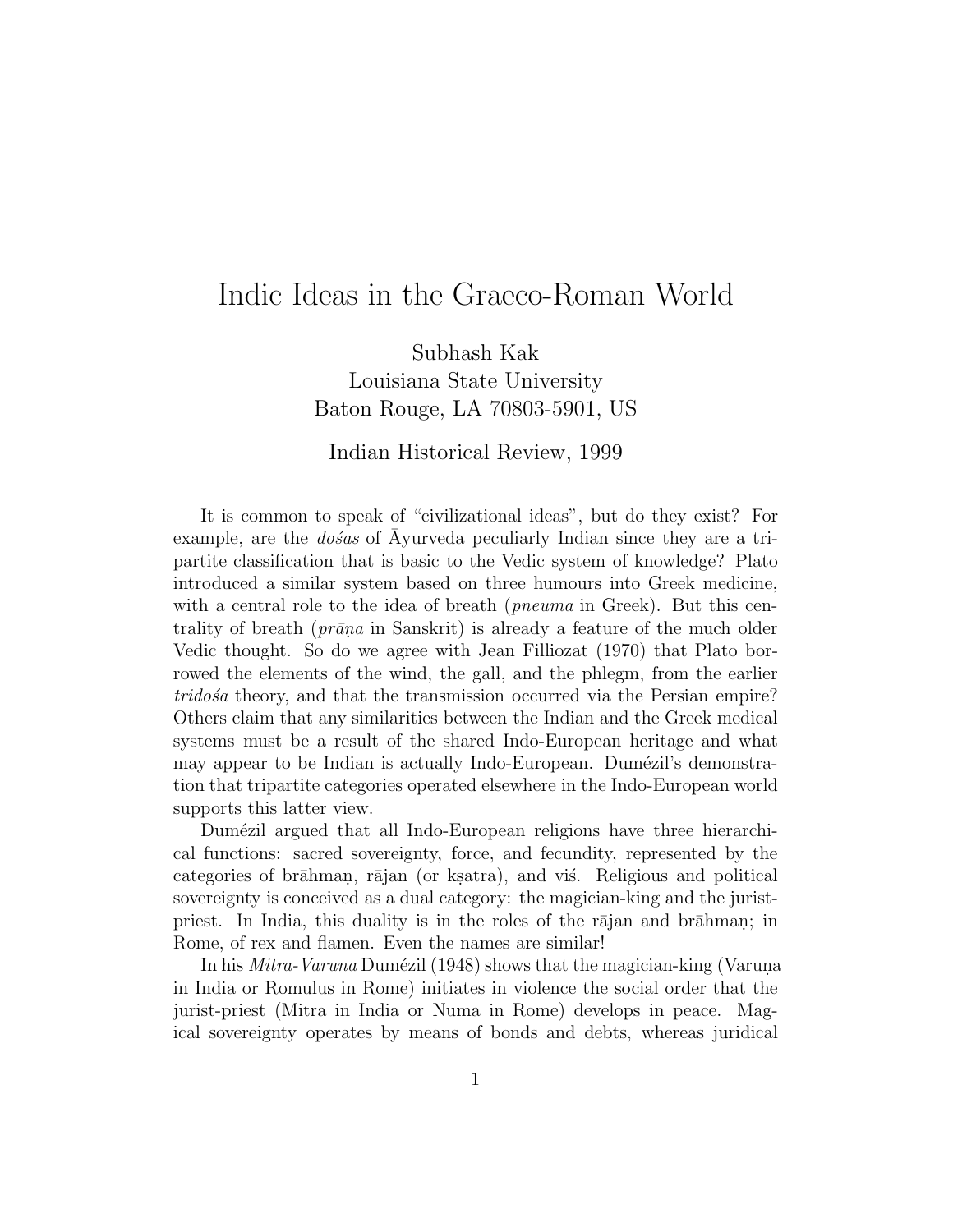sovereignty employs pacts and faith. This pattern is repeated in time: in the cult of Christ as the "son" he is the "intercessor and savior juxtaposed to the avenging, punishing father."

There is similarity between the Indian and the Greek religions as also in the society sketched in the Mahābhārata and Homeric poems. Metempsychosis is known in both places. The imagery of the "world-egg", so central to Vedic thought, is described in the later Orphic legends. According to Rawlinson (1975), "the resemblance between the two legends is too close to be accidental."

These parallels are the result either of shared origins, migration, or cultural diffusion, or a combination of the three. In themselves, they cannot help us in determining the history of the system, but the articulation of the basic scheme has distinct characteristics in different regions. It is this articulation— this style— that represents a civilizational idea. Perhaps the clearest representation of this is in the styles of art, painting, music, and literature.

As an illustration of a civilizational idea consider the notion of self in the Upanisadic dialogues, which the texts assert is the essence of the Veda, its secret knowledge. A similar emphasis on self-knowledge is introduced into Greek thought by the Pythagoreans and the Orphics. Corresponding to the three gunas of *sattva*, rajas, tamas, Plato spoke of three categories logistikon, thumos, epithumia and he used a three-part classification for society. According to Lomperis (1984), "Plato, through the Pythagoreans and also the Orphics, was subjected to the influence of Hindu thought, but that he may not have been aware of it as coming from India." Irrespective of the source of these ideas, it is clear that, civilizationally, by the time of the Greek philosophers, there existed very important parallels between India and Greece. But there were also significant differences which made each civilization unique. The amplification of the ideas of self and society occurred in different ways in the two civilizations. The commonality of purpose between Vedantic ideas and the philosophy of Plato is not as crucial as the manner of the exposition, that has distinct flavours which may be called Indian and Greek. But one may ask if it is possible to go back before the time of the Greek philosophers and see the evidence of intrusive ideas before they were assimilated. Innovations in art and scientific knowledge, when supported by archaeological and textual records, can help delineate the process at the basis of pivotal cultural transformations.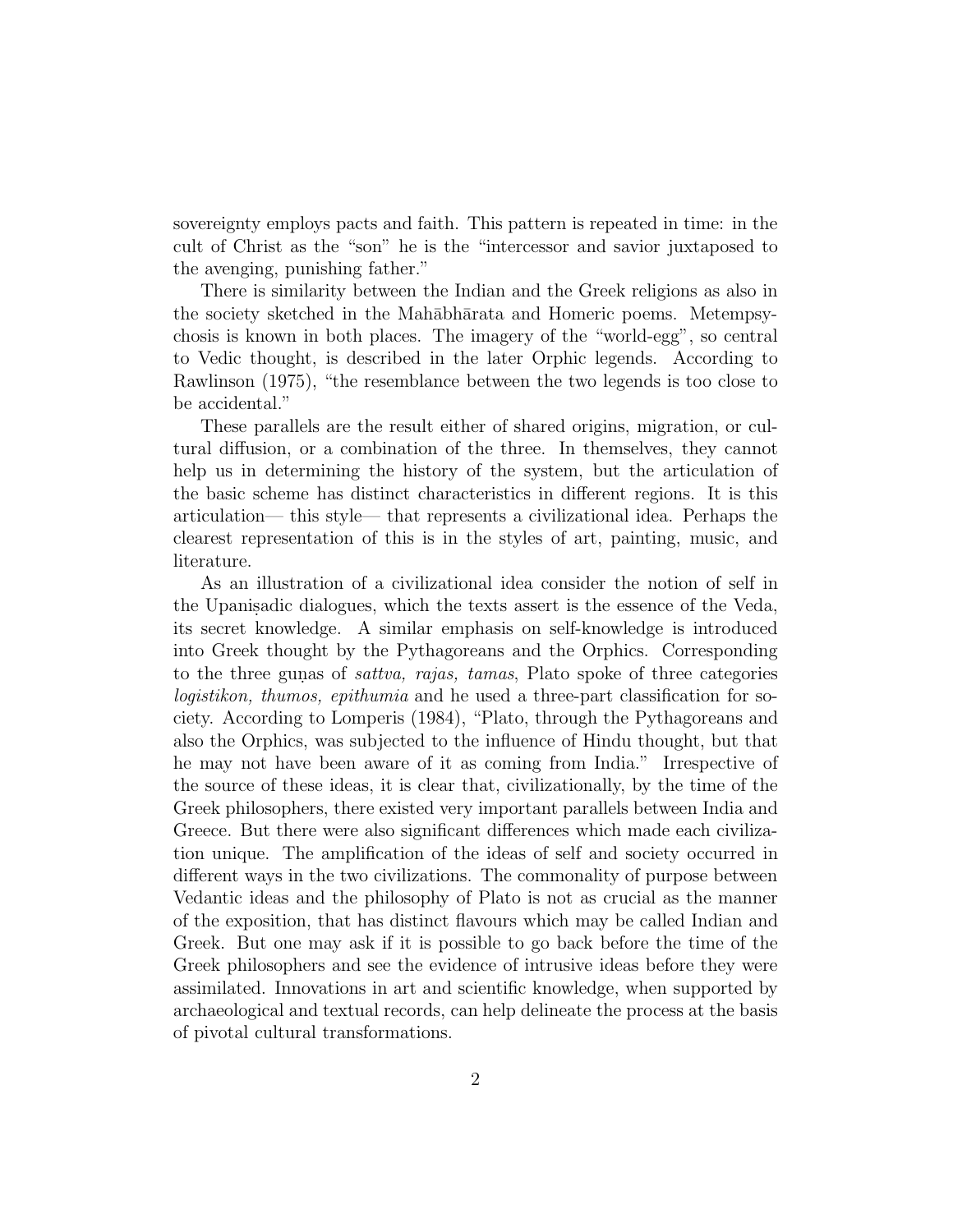The intrusion of Indic people—and presumably their ideas—in the Near East is well known. An Indic element was a part of the Mitanni who, by the 15th century BCE, had expanded their power from the shores of the Mediterranean to the Zagros mountains. In a treaty with the Hittites, the Mitanni king swears by the Indic gods Mitra, Varuna, Indra, and Nāsatya. Other Mitanni documents, uncovered in the archives at Bogazköy (Hittite) and El Amarna (Egypt) clearly point to Indic influences. A Hittite text on horsetraining and chariotry uses Sanskrit numerals; a Hurrian text uses Sanskrit words to describe the colour of horses. The Kassites, who ruled Mesopotamia for several centuries in the second millennium BCE, had an Indic element, representing, here as elsewhere in the region, a ruling aristocracy.

This Indic element is likely to have played a role in the development of the cultural and religious complexes of Egypt and the Near East in the second millennium BCE. The beginnings of this particular intrusion is seen around 1800 BCE. Around 1650, an Indic people occupied the Nile delta for about 100 years; these people are described as the Hyksos, "the Foreign Princes". Egypt's new eschatological visions and innovations in myth are taken as the evidence for this presence, which flows in logical sequence to their presence in West Asia. A still earlier intrusion of "Eastern" ideas into Egypt has also been assumed based on the readings of "Pyramid Texts" of about 2600 BCE. The military activity of the Hittite king Hattusilis is taken as the vehicle for this process. But that early period does not concern us here.

A memory of the supremacy of the Indic (or Indo-Iranian) region in religious and, concomitantly, artistic ideas is preserved in an ancient Pahlavi text. The world is divided into three regions: "the west (Rome) with riches; the north and east (Turkestan and the deserts) with martial turbulence; the south (Iran and India) with religion, law, and the supreme royalty besides" (Dumézil 1973).

Could the Near East have served as a conduit for Indic ideas to Europe? In this paper we trace the passage of certain Indic ideas in art and astronomy to the Graeco-Roman world. We will show how this helps us understand the ancient interaction between India and the Graeco-Roman world in a manner that is consistent with the recent discoveries made by archaeologists.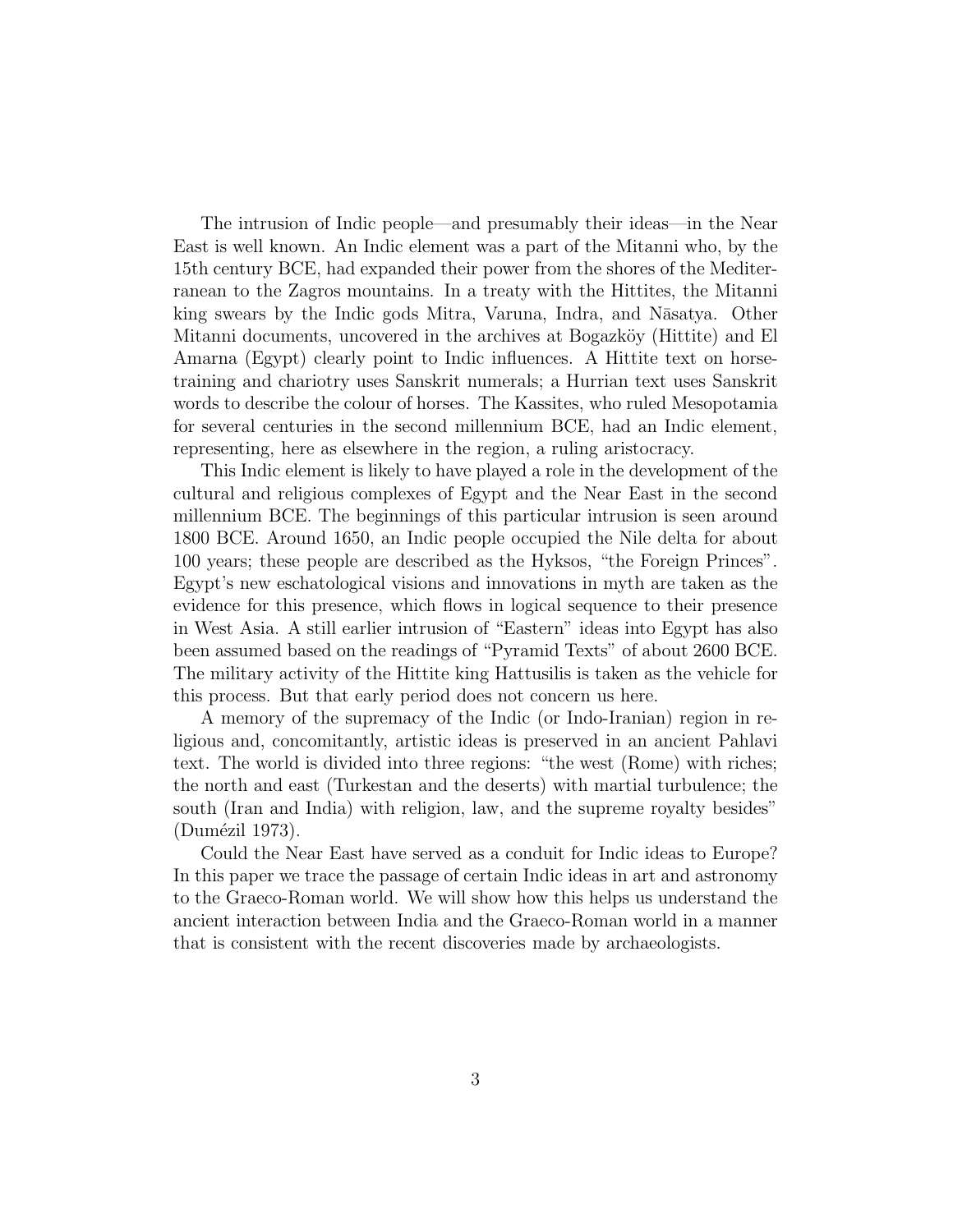## **The language of myth**

The language of myth often represents astronomical and spiritual knowledge. Santillana and von Dechend in their Hamlet's Mill (1969) show structural similarities in many myths of the ancient world and they read these myths as a narrative on the shifting frame of time due to precession. Myths are also a description of the ongoing transformations in the mind's sky. This dual meaning can provide us specific imagery making it possible to trace its history.

Consider Venus, the planet and the Roman goddess of natural productivity and also of love and beauty. The Greeks called this planet Aphrodite and also Eosphoros or the 'bringer of light' when it appeared as a morning star, and Hesperos when it appeared as the evening star. It is believed that the Greeks first did not know that the two stars were the same but by the time of the Pythagoreans this identity was known. The Roman Venus derived her characteristics from the Greek Aphrodite which in turn appears to have been based on the Babylonian Ishtar. In Greek legend Aphrodite was taken to have been born in Kupris or Cyprus; Kupris, a feminine deity, was derived from the masculine  $Kupros$ . In India, there is the Rgvedic attestation (10.123) of Vena as the name for this planet (Kak 1996b). Later texts use Sukra as another name. So we have have linguistic affinity in these names: ´ Venus and Vena, Kupros and Sukra. ´

The Rgveda describes two aspects of Venus: one, as Gandharva who is the patron of singing and the arts; and the other, who is the son of the sun and an asura. These conceptions, together with the meaning of Vena as "longing" and "love", lead to both the later mythologies to be found in India as well as in west Asia.

It has been suggested that the representation of the goddess in Mesopotamia and later on in Greece was under the influence of Indian ideas (Alvarez 1978). Perhaps the evidence of the first conceptualizations of the goddess can help us with the chronology of the ideas in India. Aphrodite, like Laksm $\bar{\mathrm{i}}$ , is born out of the sea. But the Indian story is technically more sound because here the birth is out of churning, like that of butter out of milk, whereas the circumstances of Aphrodite's birth are more fanciful. According to Hesiod in his Theogony 185-200 she is nurtured in the foam produced when Kronos hacks off and tosses the genitals of his father, Ouranos, into the sea (Athanassakis 1983). Also, Ishtar couldn't have been prior to Vena because it has only one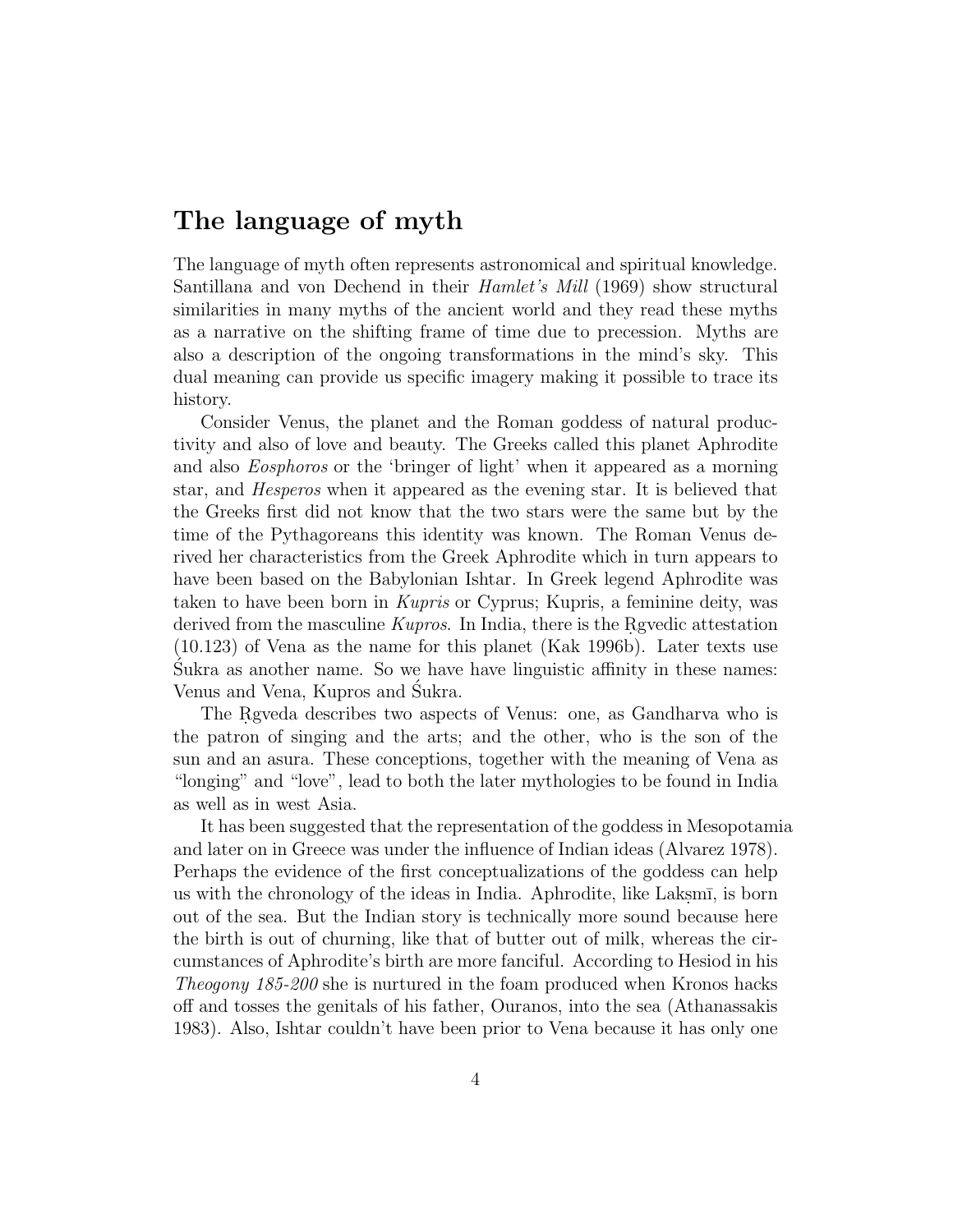of the many elements to be found in the Revedic hymn 10.123.

Vena knows the secret of immortality; this presumably has reference to the fact that Venus emerges again after being obscured by the sun. In the Purānic glosses of this story Sukra is swallowed up by Siva and later on expelled as semen; this is a play on the etymology of Sukra as "bright". The birth of Aphrodite out of the genitalia of Ouranos is a similar story, where instead of semen the nurturing is in foam. The Puranas tell us how the gods learnt the secret of immortality from Sukra by subterfuge. There is another remembrance of the immortality of Venus in the myth of Phoenix, a word cognate with Vena. Phoenix rises again after death, warmed by the rays of the sun.

The Indian sources, namely the Rgyeda and the Purānas, explain the whole basis of the Vena-Sukra myth at several levels. In Mesopotamia and ´ in Greece and Rome, only scattered meanings are encountered which lead us to the conclusion that these ideas travelled from India to Europe by way of Mesopotamia.

Scholars of comparative mythology have pointed out other parallels. Dumézil  $(1970, 1983)$  has compared episodes from the epics and the Purānas with the myths of various European people and found crucial similarity in detail. Although, Dumézil invokes the tripartite underpinnings of the Indo-European thought to explain this similarity, it is more likely that there was some transmission of stories like the ones that occurred in the later transmission of Indian fables and Jātakas. The Indian stories are according to a self-conscious logic so the encyclopaedic authors of the Purānas had no trouble churning them out in large numbers. There is a deep and comprehensive exposition of the myths in the Indian texts. The European stories, in contrast, are disconnected. Nicholas Kazanas (1998) shows that the Regueda "contains a decisively greater portion of the common Indo-European mythological heritage. In fact there is hardly a major motif common in two or more of the other branches that is not found in the Rgveda." This is even more true if the Purānic literature is considered.

### **Astronomy**

For many years the mainstream view was to take Indian astronomy as being essentially derivative, based on Mesopotamian and Greek sources. This view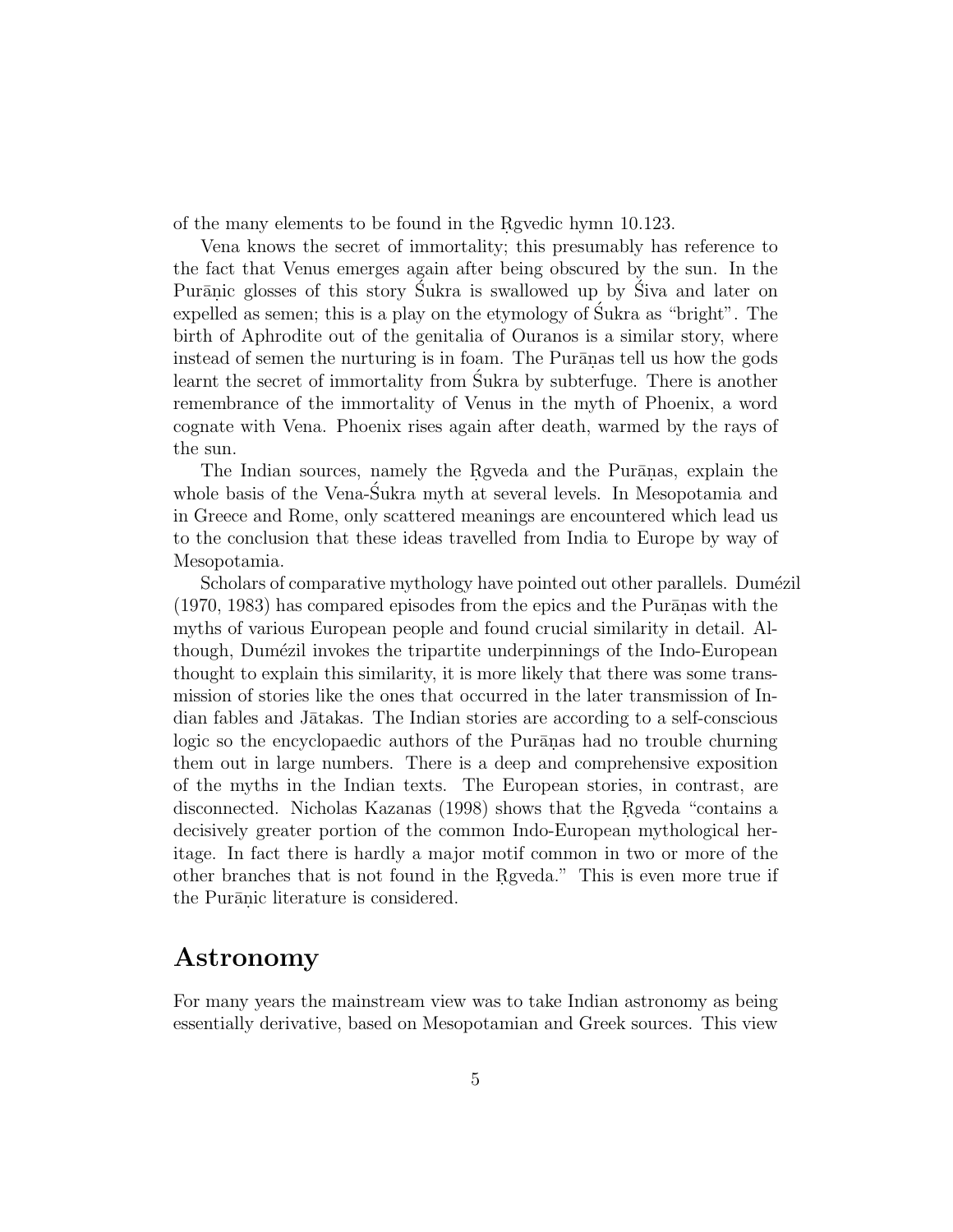arose from the belief that the Indians did not possess a tradition of sound observation. This view was proven wrong for the Siddhantic period by Roger Billard (1971) who, by using computer analysis, showed that the parameters used in the Siddh $\overline{a}$ ntas were accurate for the date of the texts, establishing that they couldn't have been borrowed from some old source outside of the country.

Meanwhile, our understanding of Vedic astronomy has changed completely. An astronomical code has been discovered in the organization of the Vedic books. The astronomy of the Vedic fire altars is also better understood (Kak 1994, 1995, 1996a,b). These discoveries indicate that there was a long tradition of astronomical observation in India. The origins of Indian mathematics are also much remoter than previously thought.

One can go even further since the beginnings of Indian culture have been traced to about 40000 BCE in the rock art that has been found at many sites in India (Wakankar 1992). It is almost certain that the heavens have been studied for a long, long time. An examination of the motifs of the rock art supports this view.

An amulet seal from Rehman Dheri (2400 BCE) indicates that the naksatra system is an old one. The seal shows a pair of scorpions on one side and two antelopes on the other. It has been argued (Ashfaque 1989) that this seal represents the opposition of the Orion (Mrgasiras, or antelope head) and the Scorpio (Rohini) nakslatras. There exists another relationship between Orion and Rohin, this time the name of  $\alpha$  Tauri, Aldebaran. The famous Vedic myth of Prajāpati as Orion, as personification of the year, desiring his daughter (Rohin $\bar{\text{i}}$ ) (for example Aitareya Br. 3.33) represents the age when the beginning of the year shifted from Orion to Rohini. For this "transgression" Rudra (Sirius, Mrgavyādha) cuts off Prajāpati's head. It has been suggested that the arrow near the head of one of the antelopes represents the decapitation of Orion, and this seems a very reasonable interpretation of the iconography of the seal.

It is likely then that many constellations were named in the third millennium BCE or earlier. This would explain why the named constellations in the Regueda and the Brahmanas, such as the Rks. (the Great Bear and the Little Bear), the two divine dogs (Canis Major and Canis Minor), the twin Asses (in Cancer), the Goat (Capricornus) and the Heavenly Boat (Argo Navis), are the same as in Europe. Other constellations described similar mythical events: Prajāpati as Orion upon his beheading; Osiris as Orion when he is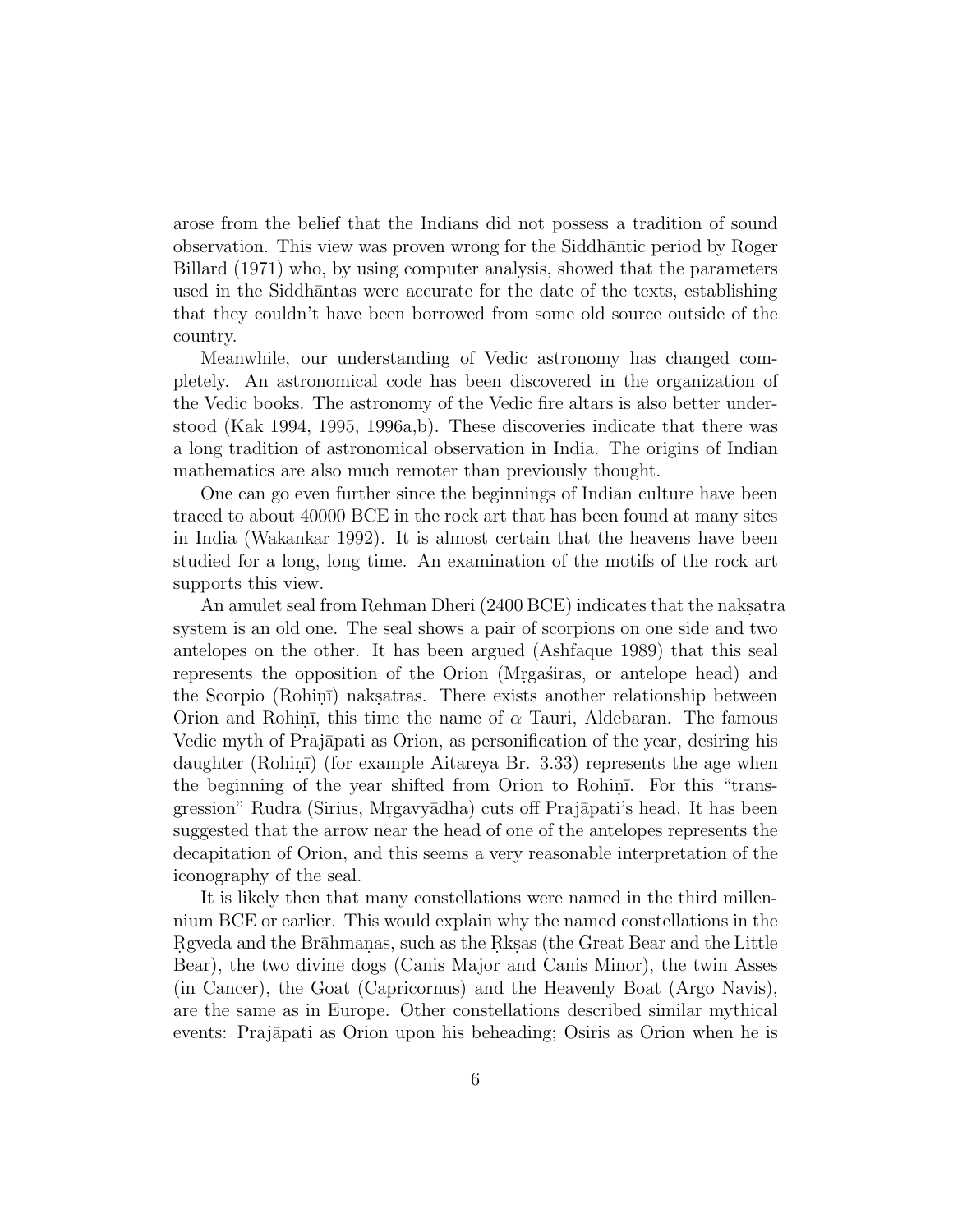killed by Seth.

The Vedānga Jyotisa  $(VJ)$  of Lagadha (1300 BCE) is one of the subsidiary Vedic texts, so its contents must be considered to be roughly coeval with the Brāhmanas and other post-Vedic texts although the VJ text that has come down to us is definitely of a later period. The Puranas also contain a lot of very old material and their astronomy appears, on all counts, to be earlier than Aryabhata so they provide us with clues regarding the evolution of astronomical thought.

It was long popular to consider the Siddhantic astronomy of Aryabhata to be based mainly on mathematical ideas that originated in Babylon and Greece. This view was inspired, in part, by the fact that two of the five pre-Aryabhata Siddhāntas in Varāhamihira's Pañcasiddhāntikā (PS), namely Romaka and Paulisa, appear to be connected to the West through the names Rome and Paul. But the planetary model of these early Siddhantas is basically an extension of the theory of the orbits of the sun and the moon in the VJ. Furthermore, the compilation of the PS occurred after Aryabhata and so the question of the gradual development of ideas can hardly be answered by examining it. It was also believed that the Indians had no tradition of observational astronomy, a view that continues to be repeated by careless writers. But it has been shown by Billard (1971) that the parameters in the various Siddhāntas were actually correct for their times.

Could there be borrowing in one direction or the other by the Indians and the Greeks in taking the sun to be about 500 earth diameters from the earth? I have recently shown (Kak 1998) that this distance is present in the Pañ cavim sa Brāhmana which, by all accounts, predates Greek astronomy.

I have presented the technical details of these discoveries elsewhere (e.g. Kak 1998c). The main conclusion of these findings is that the earliest Indian astronomy is prior to the Mesopotamian one. We have traced certain Indian ideas in Mesopotamia in the second and the first millennium BCE. There they were further developed and subsequently transmitted to Greece.

### **Art**

Given the above evidence, it is not surprising that the themes and motifs of the rock art and the later Harappan seals are repeated in the Near East and in Greece. One of these is the image of the "hero"—the "Gilgamesh"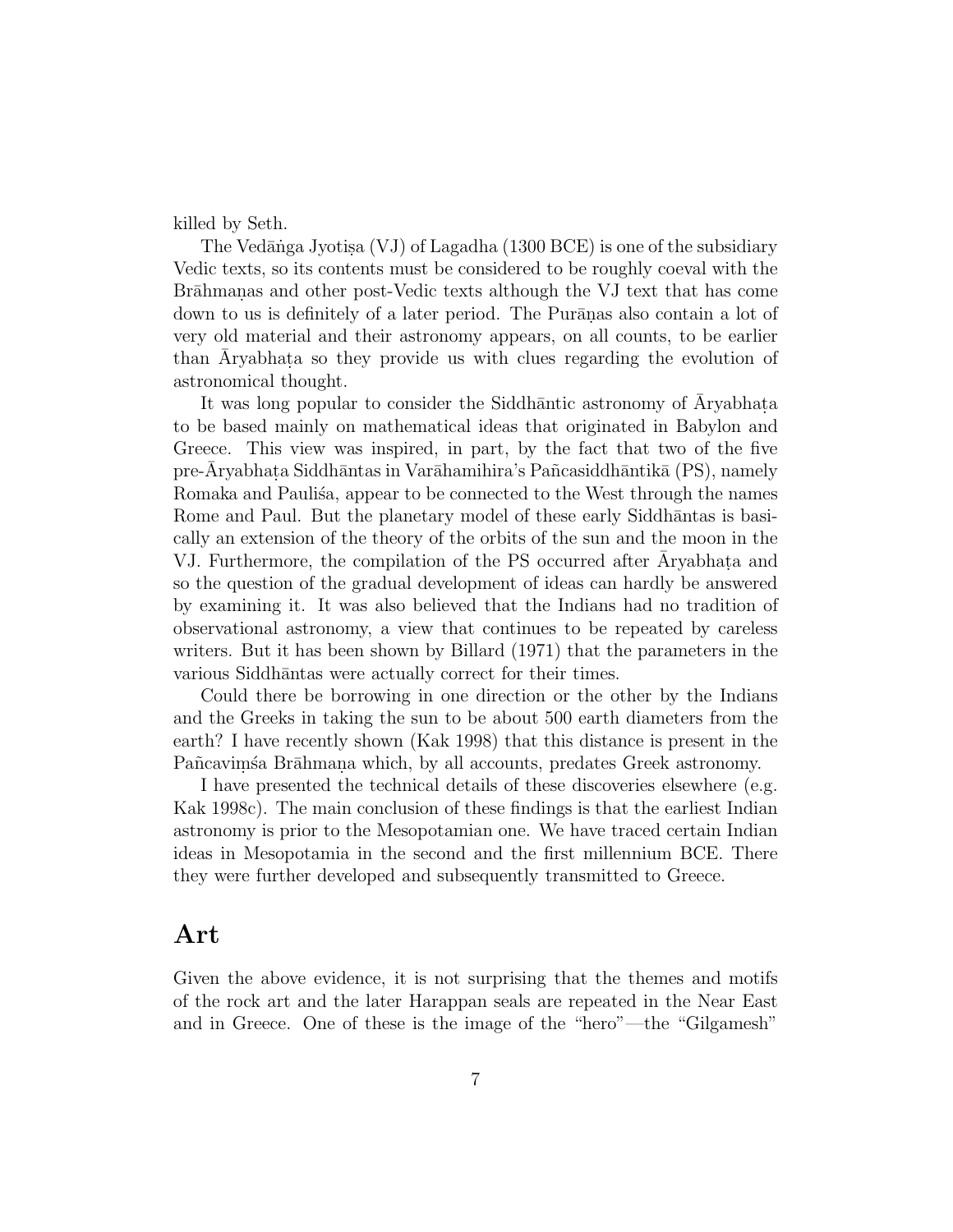figure— that is found both in the rock art and in the Harappan seals (Kak 1998a). This appears to validate the idea of interaction between India and its western regions in early centuries of the third millennium BCE.

We now look at a few specific forms and symbols from Western art for their Indian parallels.

#### **Heroes, sacrifice**

Although the K $\overline{\text{Trttim}}$ ukha, a guardian of the threshold, is dated somewhat late in Indian art, its basis is squarely within the Indian mythological tradition. Zimmer (1946) argued that the image of the Gorgon must be viewed as an intrusive Indic idea or a Greek interpretation of the Kūrttimukha assimilated atop a different legend. Napier (1986, 1982) provides powerful new support for this idea. He suggest that the forehead markings of the Gorgon and the single-eye of the cyclops are Indian elements. He suggests that this may have been a byproduct of the interaction with the Indian foot soldiers who fought for the Persian armies. But there were also Indian traders in Greece. This is supported by the fact that the name of the Mycenaean Greek city Tiryns — the place where the most ancient monuments of Greece are to be found— is the same as that of the most powerful Indian sea-faring people called the Tirayans (Krishna 1980).

Napier shows that the Perseus-Gorgon story is replete with Indian elements, especially the connection of the myth with Lycia. "This ancient kindgom figures predominantly in Greek mythology as the location of the exotic: a place of ivory, peacocks, and 'many-eyed' cows; a place to which Greeks went to marry and assimilate that which to the pre-classical mind represented everything exotic... [In the British Museum] we find a Lycian building, the roof of which is clearly the descendant of an ancient South Asian style. Proof of this hypothesis comes not only in what may appear to be a superficial similarity, nor in the many 'Asian' references with which Lycia is associated, but in the very name of the structure which dates to the mid-fourth century B.C.. For this is the so-called 'Tomb of the Payava' a Graeco-Indian Pallava if there was one. And who were the Tirayans,but the ancestors of two of the most famous of ancient Indian clans, the Pallavas and Cholas?" (Napier 1998)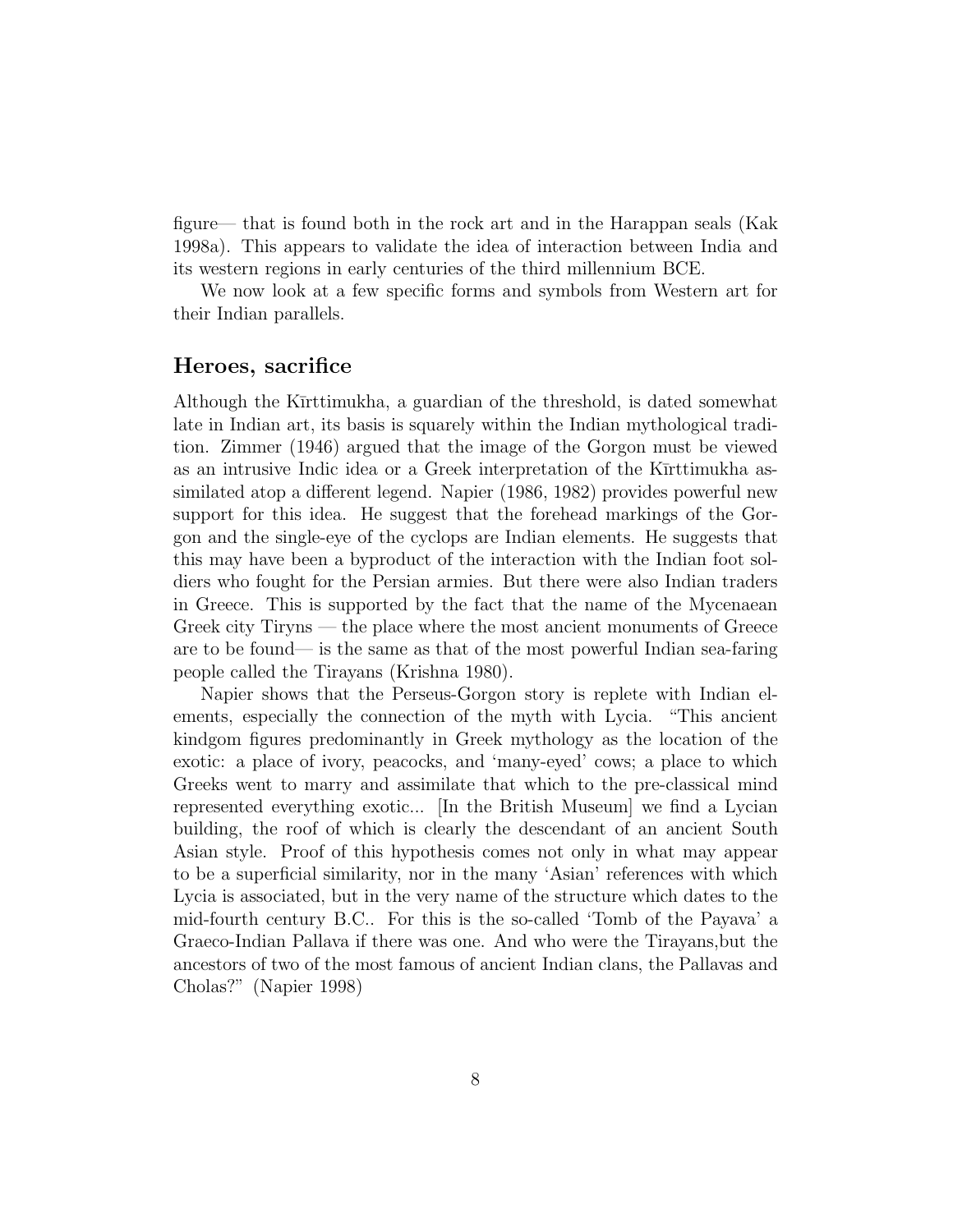#### **Funerary art**

Indian mythology has rich descriptions of Indra's city, the paradise, with its water nymphs and gardens. Octavio Alvarez (1978) suggests that these Vedic themes of afterlife are sketched on Etruscan tombs. He traces the transmission of these themes via Egypt, where the souls were no longer received by the tragic death-god Osiris, but by the enchanting Hathor, the goddess of joy and love. Likewise, in the earlier Graeco-Roman conception of the afterworld the souls were supposed to exist "without midriff", i.e., deprived of food and sex. But ultimately the ideas of the Vedic heaven, where in the city of Indra are all pleasures and eternal youth, displaced these older views, and Alvarez is able to explain the new symbols of resurrection used in the Etruscan and later funerary art. He establishes a connection between the water-nymphs in the Graeco-Roman mythology and the apsarases of the Vedic mythology.

We note that this western interpretation of Vedic afterlife was a literal rendering of a metaphor. The Vedic paradise transcends space and time and it represents an absorption into Brahman. It is fascinating that the notion of paradise as a pleasure garden was later adopted by Islam.

Alvarez is able to explain the iconography of the Etruscan sea-sarcophagi very convincingly using Indian parallels. He describes 8 basic elements:

- 1. The scene is the celestial ocean, abode of the departed souls, quite like Indra's paradise.
- 2. The females are the apsarases, water-nymphs. On early sarcophagi and sepulchral imagery they wear the Indian hairdo and earrings, but are otherwise nude, conforming to the Indian models. They are shown with prominent bellies and heavy backsides intentionally framed by drapes in the Indian manner.
- 3. The babies are the souls of the departed who reappear in paradise. This reappearance is connected to the idea of rebirth.
- 4. The flowers are the immediate vehicles of rebirth according to the idea of the birth out of Lotus.
- 5. The breast-feeding of the soul-babies shows the reception and nourishment by the heavenly hosts.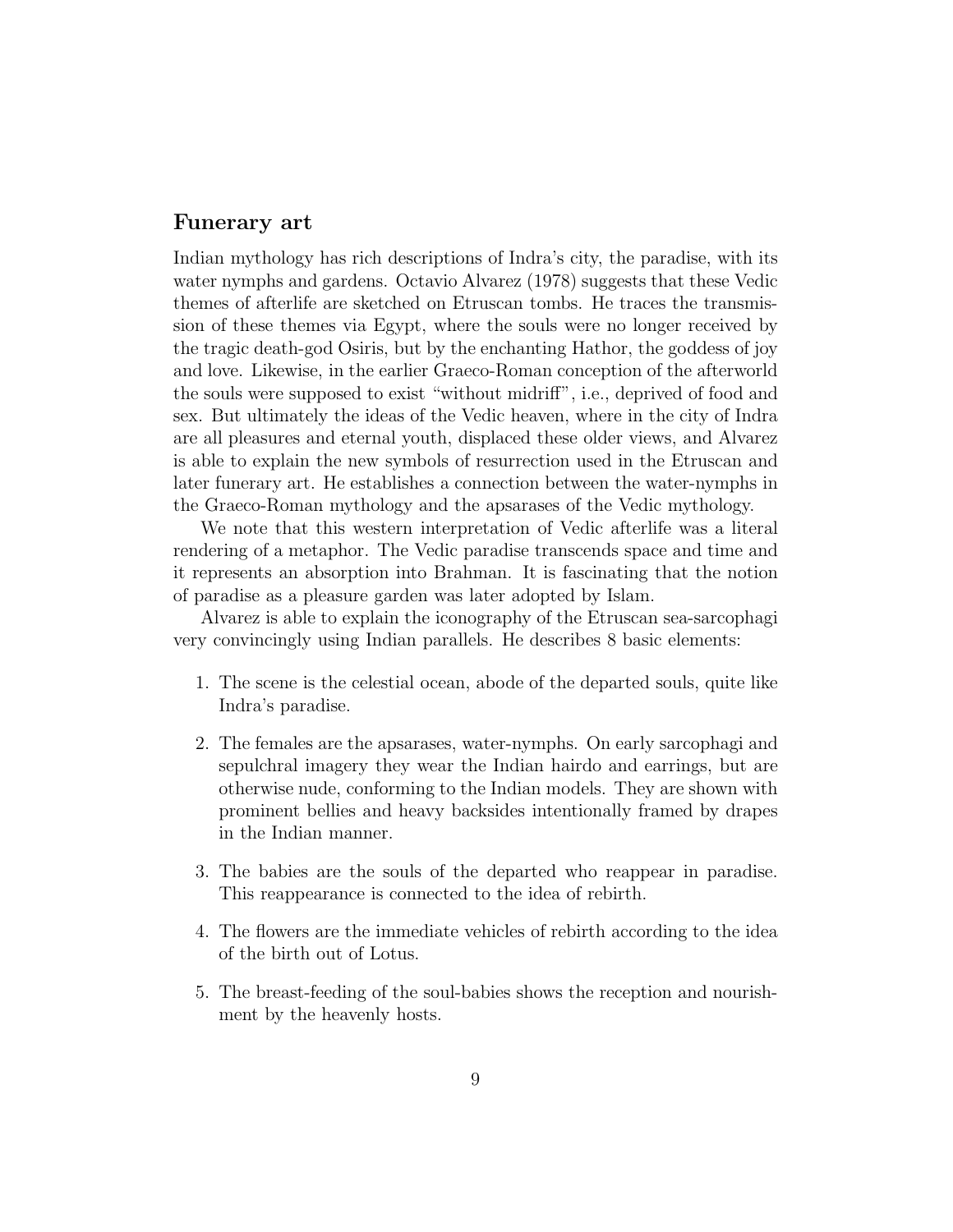- 6. The sea-centauri are gandharvas. As the male counterparts and lovers of the apsarases, they show fins and fish-tails to set them apart from the Graeco-Roman centauri.
- 7. The amorini who fill the atmosphere are the Mediterranean symbols to denote the celestial ocean, which is so glowingly described in India's eschatology.
- 8. The portrait of the deceased was shown within a sea-shell, no doubt to indicate the rebirth in the "Celestial Ocean."

There are other Indian elements in the iconography, such as garlands and the betel nut.

#### **The Gundestrup cauldron**

Consider the case of the Gundestrup cauldron, found in Denmark a hundred years ago. This silver bowl has been dated to around the middle of the 2nd century BCE. The sides are decorated with various scenes of war and sacrifice: deities wrestling beasts, a goddess flanked by elephants, a meditating figure wearing stag's antlers. That the iconography must be Indic is suggested by the elephant (totally out of context in Europe) with the goddess and the yogic figure. According to the art historian Timothy Taylor (1992), "A shared pictorial and technical tradition stretched from India to Thrace, where the cauldron was made, and thence to Denmark. Yogic rituals, for example, can be inferred from the poses of an antler-bearing man on the cauldron and of an ox-headed figure on a seal impress from the Indian city of Mohenjo-Daro...Three other Indian links: ritual baths of goddesses with elephants (the Indian goddess is Lakshmi); wheel gods (the Indian is Vishnu); the goddesses with braided hair and paired birds (the Indian is Hariti)." Taylor speculates that members of an Indian itinerant artisan class, not unlike the later Gypsies in Europe who also originate in India, must have been the creators of the cauldron.

#### **Egyptian terracottas**

Harle (1992) has examined terracottas excavated by Petrie at Memphis in Egypt and believed by him to be Indian. These figures date from the Graeco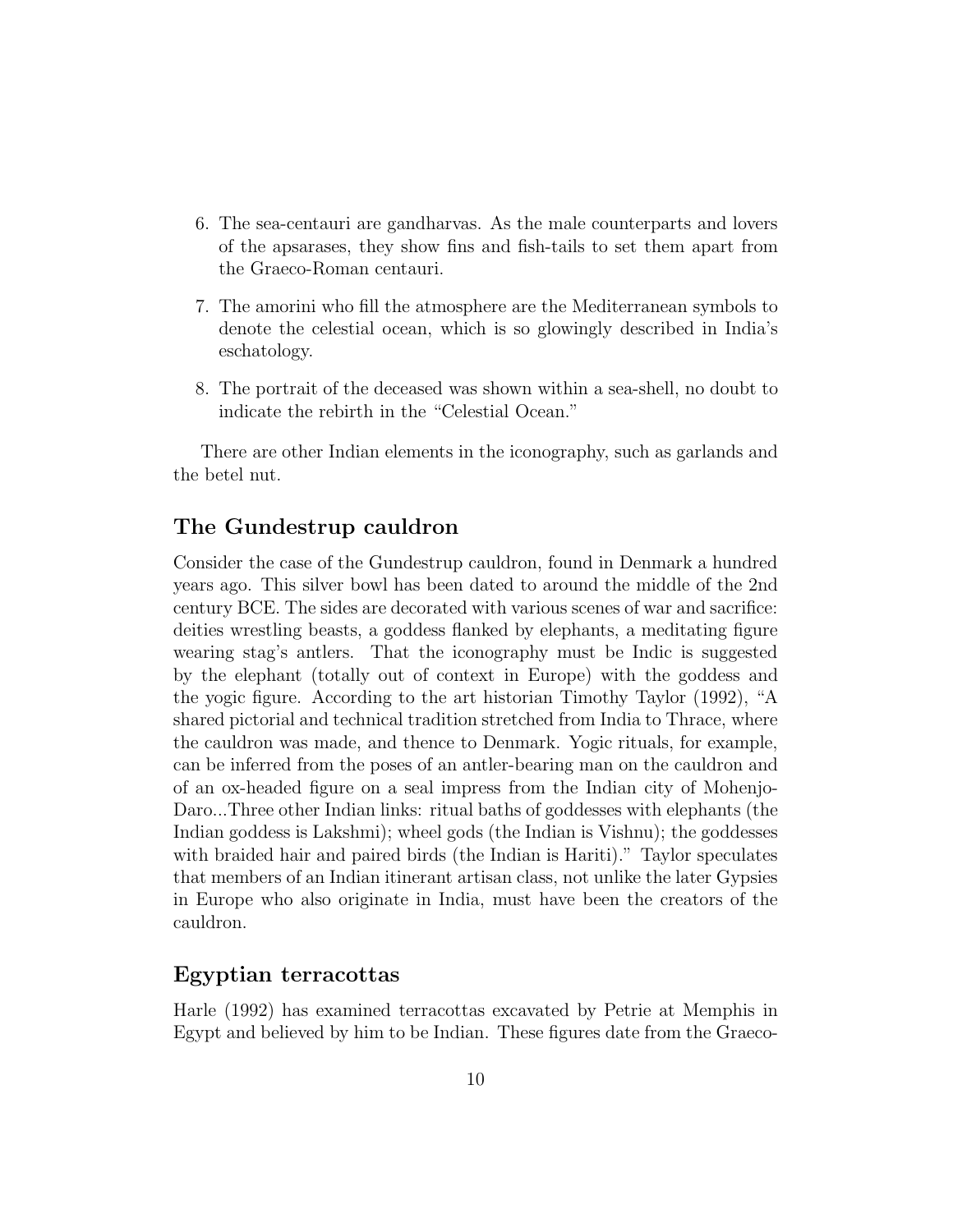Roman period and it is accepted that an Indian colony existed in Memphis from about the 5th century BCE onwards. Reviewing the evidence, Harle concludes that the figures were made by these Indian colonists. Harle points to the pose, which in two cases is *lalit* $\bar{a}$ sana and r $\bar{a}$ jal $\bar{a}$ lasana. He adds, "The plastic feeling, however hard to define, is also Indian. There are other features as well which recall certain Indian figures: the corpulence, a dhotilike lower garment and, in one case, an armlet on the right arm and a scarf over the left shoulder. All these features point to an India Pancika (Kubera) from Gandhara of the early . Pāñcika and Hārītī sculpture in the Peshawar Museum." The figures include the one that has traditionally been taken to be Harpocrates, the son of Isis and Osiris. But it is possible that for the Indian colonists the figure represented Kr.s.n. Vāsudeva as the child-god. Two bronzes of this child-god have been found in Begram and Taxila.

## **The archaeological context**

In studying the interaction between India and Europe, one must note that the latest archaeological findings place the Indo-Aryans, the founders of the Indian literary tradition, within India (Feuerstein et al 1995). The antecedents of the Harappan civilization have been traced back within India to about 8000 BCE. Whether this tradition was derived from the earlier rock art tradition, we don't know. But there is no evidence of a discontinuity in the archaeological record, the only breaks are due to ecological factors. In a review of the archaeological evidence Shaffer and Lichtenstein (1998) conclude, "The South Asian archaeological record does not support ... any version of the migration/invasion hypothesis. Rather, the physical distribution of sites and artifacts, stratigraphic data, radiometric dates, and geological data can account for the Vedic oral tradition describing an internal cultural discontinuity of indigenous population movements." They add, "As data accumulate to support cultural continuity in South Asian prehistoric and historic periods, a considerable restructuring of existing interpretive paradigms must take place. We reject most strongly the simplistic historical interpretations, which date back to the eighteenth century, that continue to be imposed on South Asian culture history. These still prevailing interpretations are significantly diminished by European ethnocentrism, colonialism, racism."

The Indian literature remembers astronomical events that go back to the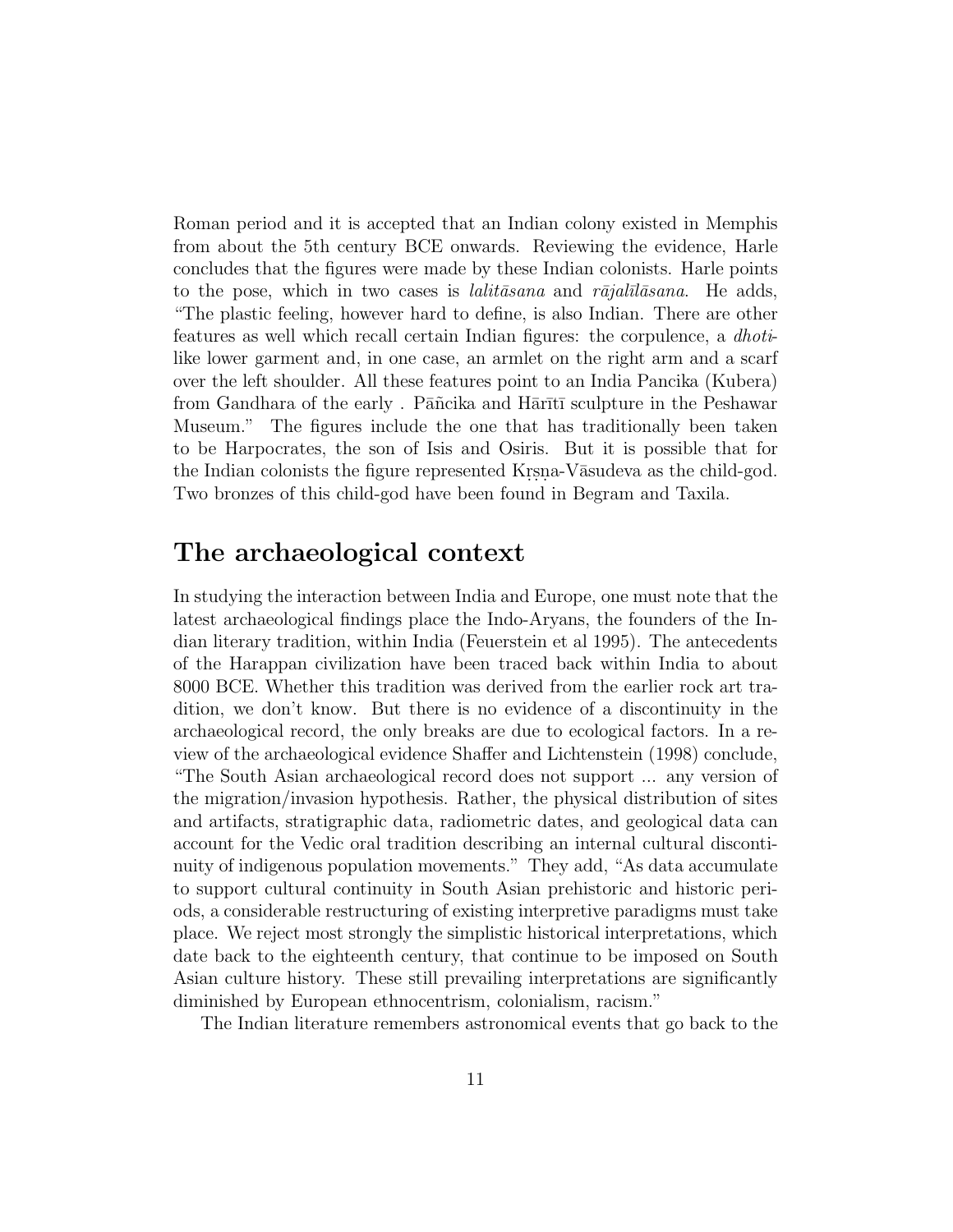fourth or fifth millennium BCE. The presence of the Indic element in the Near East in the second millennium BCE should then be seen as an intrusion from India or an intrusion by a group that had been culturally Indianized.

The drying up of Sarasvatī around 1900 BCE, which led to a major relocation of the population centered around in the Sindhu and the Sarasvati valleys, could have been the event that caused a migration westward from India. It is soon after this time that the Indic element begins to appear all over West Asia, Egypt, and Greece.

In this paper we have reviewed some elements of Indian astronomy in Greece; also, a study of art has provided evidence of the Indic element in the Graeco-Roman world as in the case of the Gorgon, the sea-sarcophagi in Rome, the yogic figure and other deities on the Gundestrup cauldron, and the terracotta figures in Memphis. We believe that ancient Eurasia had considerable trade and interaction within its regions. This interaction was a complex process and, doubtless, migration was an element of it. The diffusion and intrusion of ideas was animportant element of the trade. Here we have seen some examples of ideas in art and astronomy that travelled West from India. Doubtless, other ideas travelled in the opposite direction.

# **Bibliography**

- Alvarez, O. 1978. Celestial Brides: A Study in Mythology and Archaeology. Stockbridge.
- Ashfaque, S.M. 1989. "Primitive astronomy in the Indus civilization." In Old Problems and New Perspectives in the Archaeology of South Asia, J.M. Kenoyer (ed.). 207-215, Madison, WI.
- Athanassakis, A.N. 1983. Hesiod: Theogony, Works and Days, Shield. Baltimore.
- Billard, R. 1971. L'astronomie Indienne. Paris.
- Dumézil, G. 1948 (1988). *Mitra-Varuna*. Cambridge.
- ———- 1970. The Destiny of the Warrior. Chicago.
- —— 1973. *The Destiny of a King.* Chicago.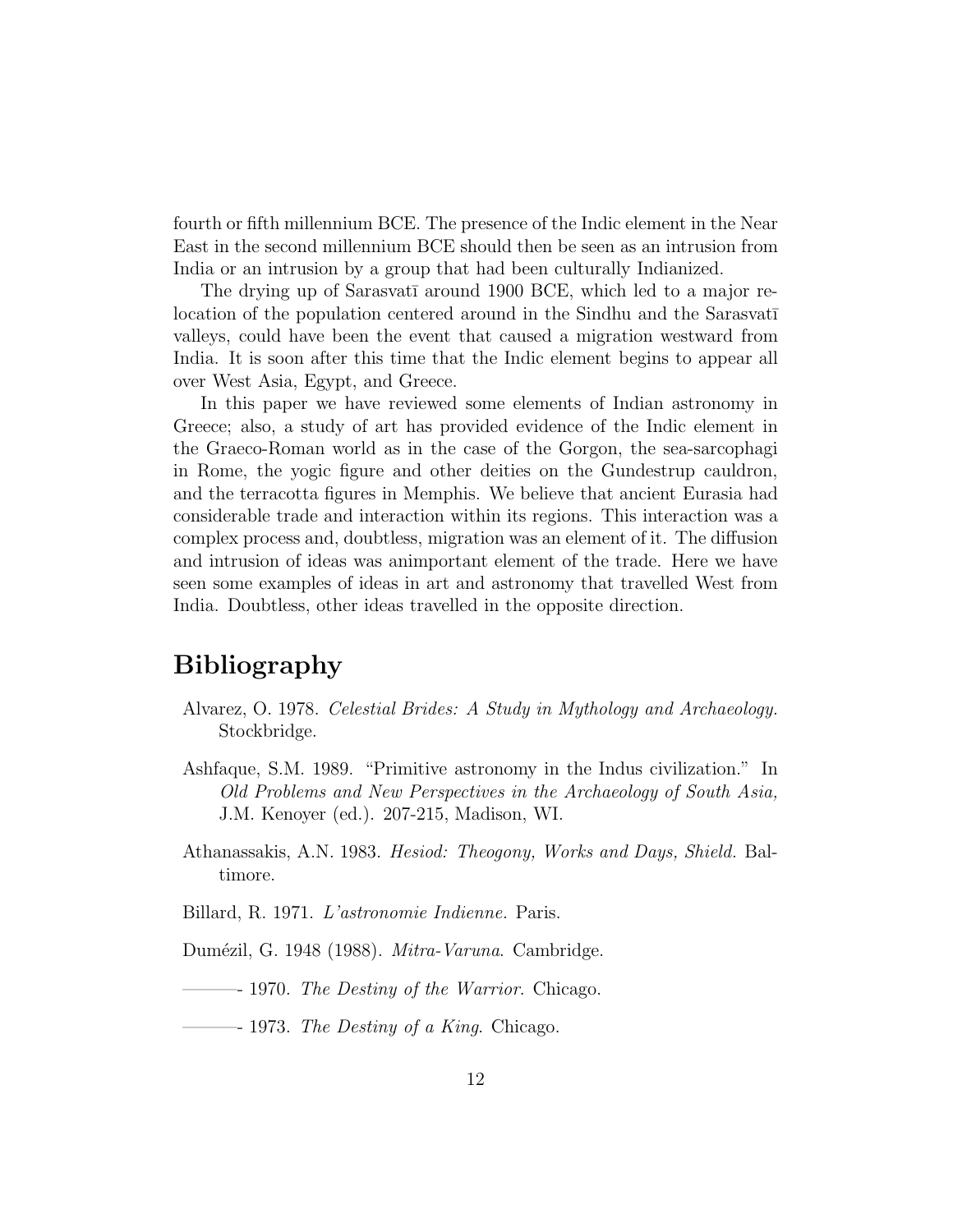– 1983. *The Stakes of the Warrior*. Berkeley.

- Feuerstein, G. Kak, S. and Frawley, D. 1995. In Search of the Cradle of Civilization. Wheaton.
- Filliozat, J. 1970. The expansion of Indian medicine abroad. In India's Contributions to World Thought and Culture, Lokesh Chandra (ed.). Madras: Vivekananda Memorial Committee. 67-70.
- Harle, J.C. 1992. "The 'Indian' terracottas from ancient Memphis: a hitherto unknown deity?" In South Asian Archaeology 1989, C. Jarrige (ed.). London.
- Kak, S. 1994. The Astronomical Code of the Rqveda. New Delhi.

– 1995. "The astronomy of the age of geometric altars." Quarterly Journal of the Royal Astronomical Society 36: 385-396.

 $-$  1996a. "Knowledge of planets in the third millennium BC."  $Quar$ terly Journal of the Royal Astronomical Society 37: 709-715.

—– 1996b. "Vena, Veda, Venus." *Adyar Library Bulletin* 60: 229-239.

– 1998a. "Mind, immortality and art." Presented at the *International* Seminar on Mind, Man and Mask, Indira Gandhi National Centre for the Arts, New Delhi, Feb 24-28, 1998.

- 1998b. "Early theories on the distance to the sun." Indian Journal of History of Science 33: 93-100.

- 1998c. "Development of astronomy between the Vedānga Jyotisa and Arybhata." In Science and Civilization in India, Vol. 1, Part 2, G.C. Pande (ed.). Delhi, in press.
- Kazanas, N. 1998. "I-E mythological interconnections." Omilos Meleton, Athens.
- Krishna, Nanditha. 1980. The Art and Iconogrpahy of Vishnu-Narayana. Bombay.

Lomperis, T. 1984. Hindu Influence on Greek Philosophy. Calcutta.